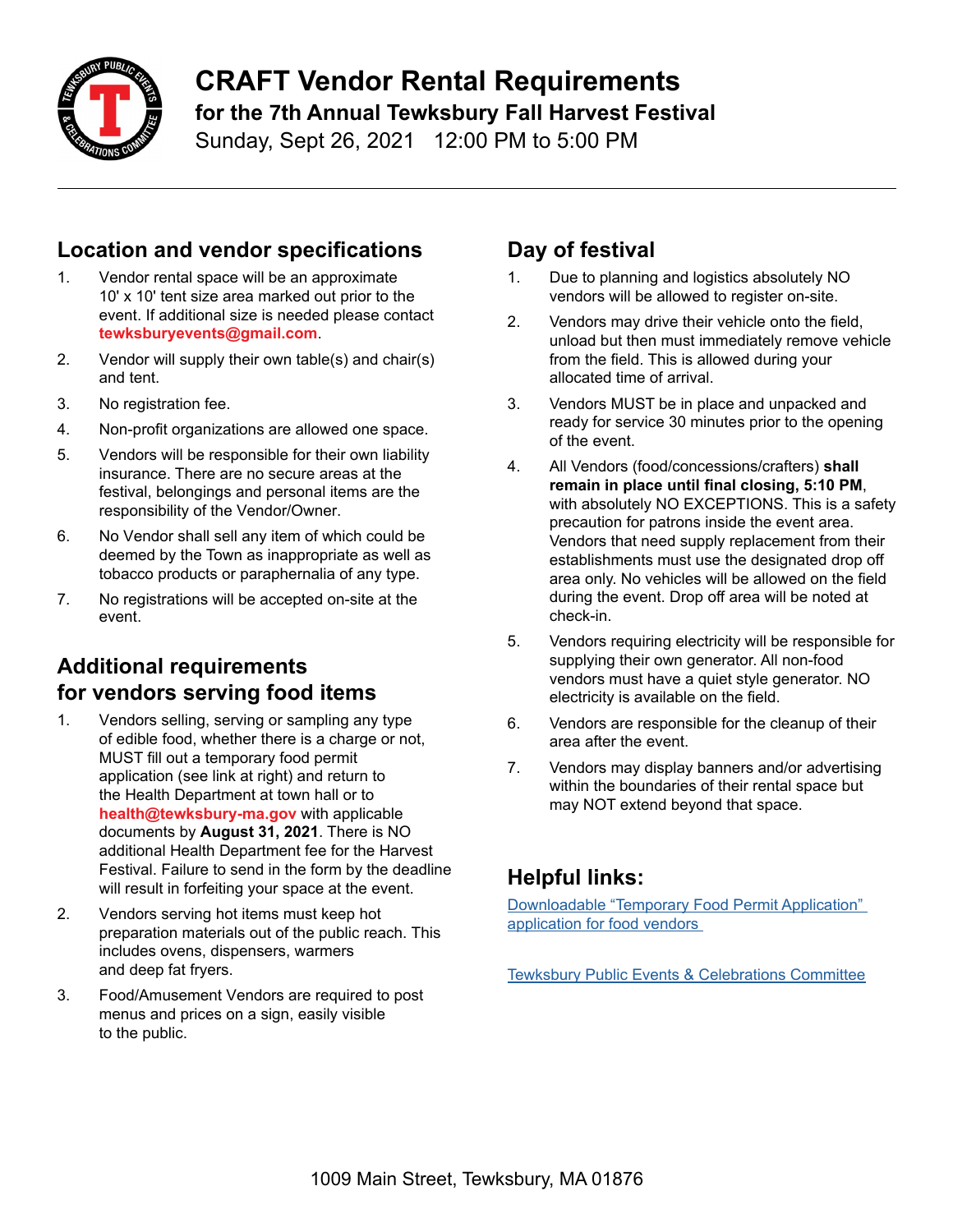

Sunday, Sept 26, 2021 12:00 PM to 5:00 PM

This is an agreement between *Town of Tewksbury c/o Tewksbury Public Events and Celebrations Committee* (hereafter referred to as "Host" and/or the "Town") and

(hereafter referred to as "Vendor").

The Host will be hosting the following Event: **2021 Tewksbury Fall Harvest Festival** to take place at **Livingston Street, Tewksbury** on **Sunday, September 26, 2021** starting at **12:00PM**, and has the legal ability to issue a license for concession for vending during the above mentioned Event, and Vendor desires to vend:

FOOD CRAFTS OTHER at and during the above mentioned Event, and has issued the Host a fee of

for a license to vend at the Event.  $$0.00$ 

#### **The Host and Vendor parties both agree to the following terms:**

- 1. Vendor will be given access to the place that is agreed upon by both parties no less than **2 hours** before the Event starts to set up the Vendor's station, goods to be sold, and anything else that is needed and customary to vend at that specific location.
- 2. The Vendor will not vend any items or services that are not disclosed here at the Event without prior written consent from the Host. Items that will be sold:
- 3. Vendor's station shall be no bigger than  $10$  by  $10$  feet; and shall be clean and orderly; and shall follow all applicable laws and regulations of the Town and State of the Event.
- 4. Vendor's staff will be properly dressed and their appearance will be clean and neat and they shall conduct themselves in an orderly fashion.
- 5. Vendor will have access to the location for up to **1 hou**r following the Event conclusion at **5:00 PM** to dismantle and remove all items brought to the Event by Vendor. Vendor shall leave the location free from trash and in similar condition that it was in before the Vendor was there.
- 6. Vendor agrees to hold the Town free from any damages or claims in any way related to this event. Further, the Vendor waives any and all real and/or potential claims it may have against the Town in any way related to this event. This is meant to be a general and complete release of any and all claims in any and all forums.
- 7. Vendor assumes all responsibility to obtain all necessary permits, insurance and licenses that allows it to vend in the Town of Tewksbury.
- 8. Prior to the date of this event the Vendor must present the Town with a certificate of liability insurance that names the Town as an additional insured.

In agreement to the above mentioned terms a representative of the Event and Vendor sign below:

Signature of Vendor

 $\Box$ ate

Signature of Town Manager

\_\_\_\_\_\_\_\_\_\_\_\_\_\_\_\_\_\_\_\_\_\_\_\_\_\_\_\_\_\_\_\_\_\_\_\_\_\_\_\_\_\_\_\_\_\_\_\_\_\_\_\_\_\_\_\_\_\_ Date\_\_\_\_\_\_\_\_\_\_\_\_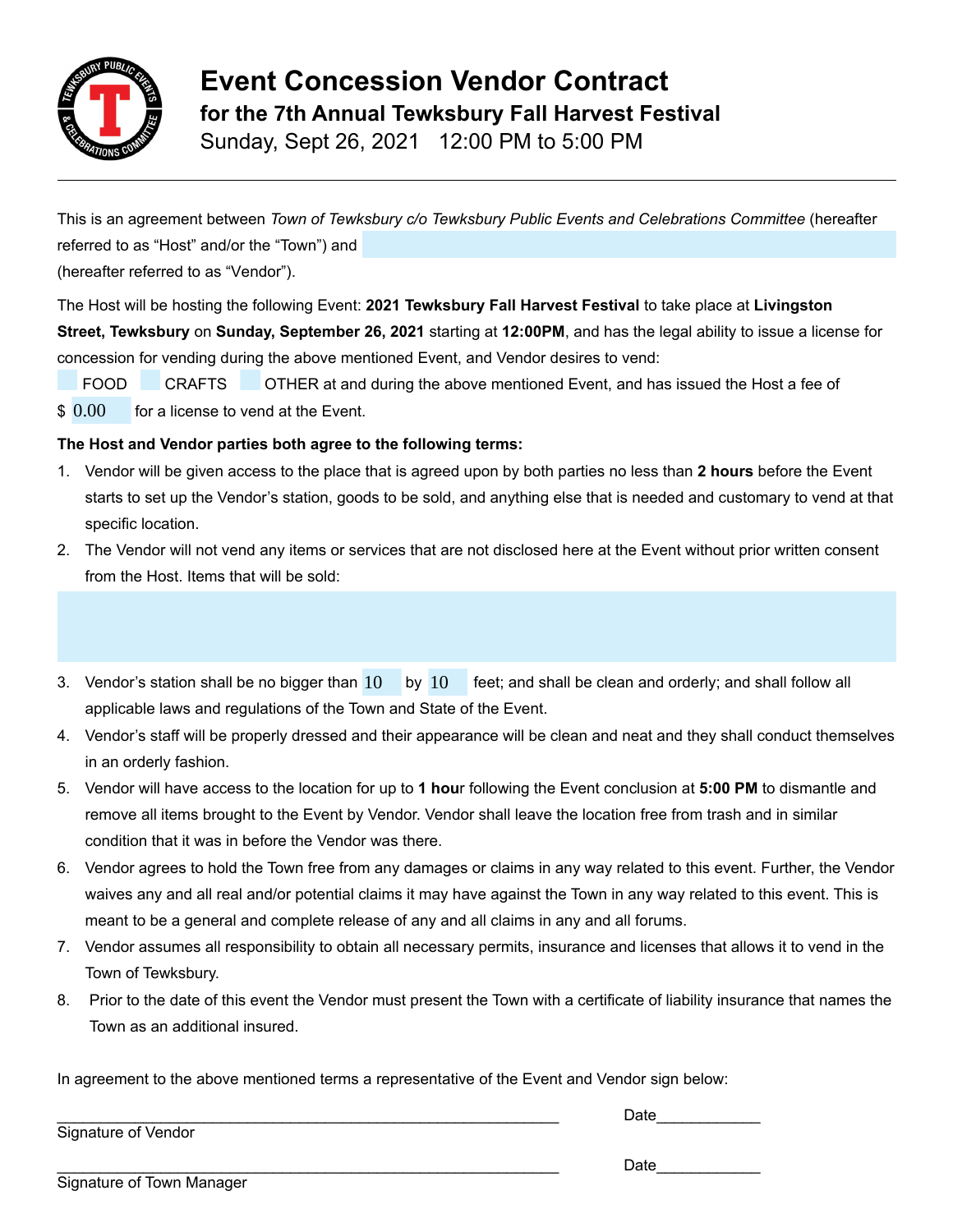

**OFFICE OF THE TOWN MANAGER TOWN OF TEWKSBURY TOWN HALL 1009 MAIN ST TEWKSBURY, MASSACHUSETTS 01876**

**RICHARD A. MONTUORI (978) 640-4300**

**FAX (978) 640-4302** 

#### INDEMNIFICATION FORM TOWN OF TEWKSBURY

In consideration of being allowed to participate in any way in the Tewksbury Harvest Festival, related events and activities, (the "Event(s)") I,  $\qquad \qquad$  , the undersigned, agree:

- 1. To accept personal responsibility for any damages relating to or resulting from serious injury, permanent disability, death, and severe social and economic losses, which might result not only from my own actions, inactions or negligence but the actions, inaction and negligence of others, the rules of play, or the condition of any and all premises or of any equipment used, and, further, for any other risks not known to me or reasonably foreseeable at this time.
- 2. To forever release (not file any claim) against the Town of Tewksbury or any of its employees, agents, board members, and/or volunteers, (the "Releases") from any and all claims, rights of action and causes of action of any kind whatsoever that may have arisen in the past or may arise in the future, directly or indirectly, from personal injuries or death to me or property damage resulting from my participation in said Event(s), regardless whether caused, in whole or in part, by negligence of any kind by the Town or the Releases.
- 3. To indemnify, defend, and hold harmless the Releases against any and all legal claims and proceedings of any description that may have been asserted in the past, or may be asserted in the future directly or indirectly arising from personal injuries or death to me or property damage resulting from my participation in said Event(s), regardless whether caused, in whole or in part, by negligence of any kind by the Town or the Releases.
- 4. I do hereby agree and affirm that I will fully and completely indemnify the town for any costs damages and/or legal fees associated in anyway with my involvement in the town of Tewksbury Harvest Day.
- 5. That my participation in said Event(s) is voluntary and that I am free to choose not to participate in said Event(s). By signing this Form, I affirm that I have decided to participate in said Event(s) with full knowledge that the Releases will not be liable for personal injuries and property damage that I might suffer as a result of participating in said Event(s).